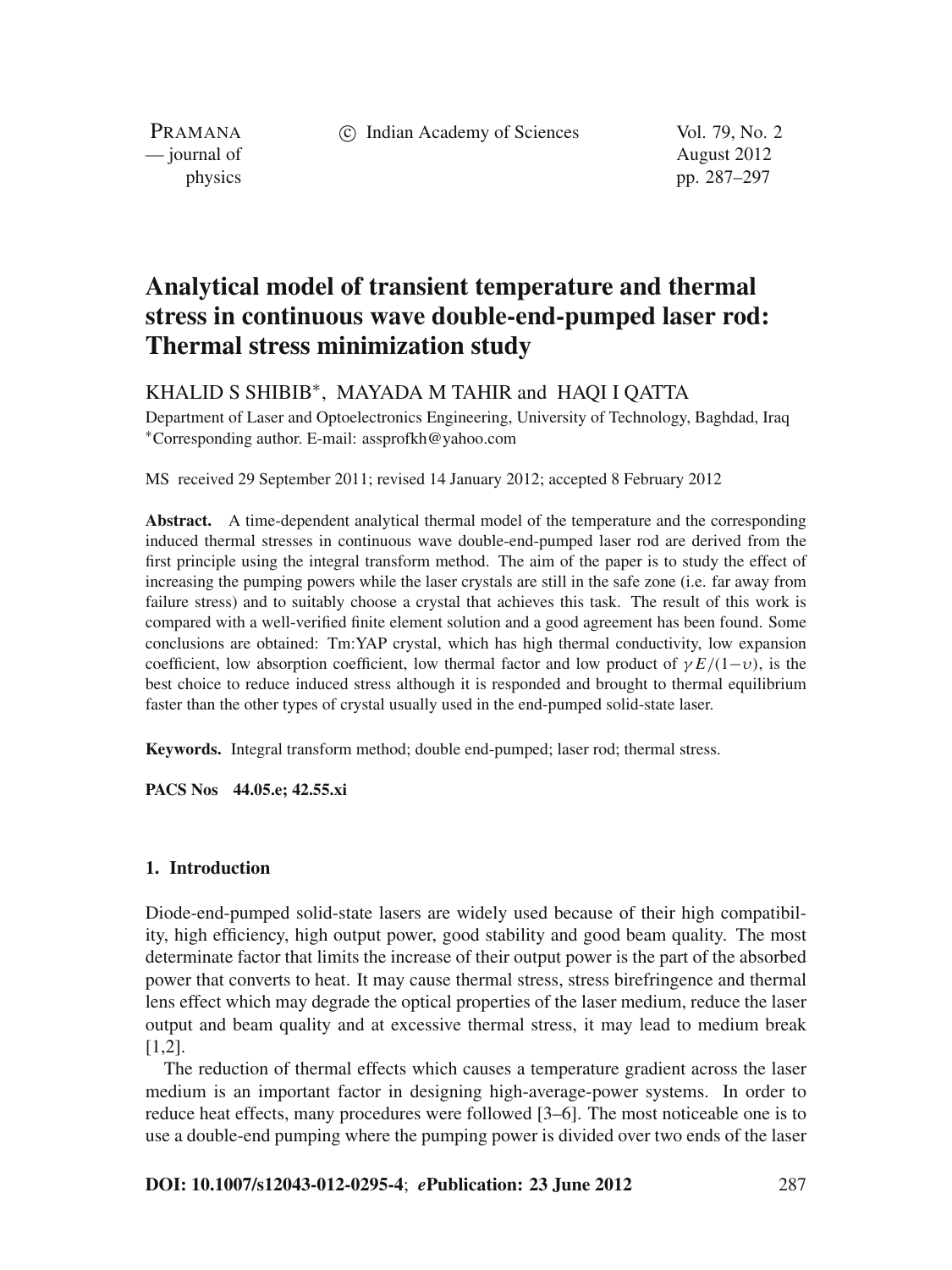crystal which allows an increase in the output power. In this procedure, the thermal load is divided over the two ends of the laser crystal which may extend the possible pumping power before failure stress can be reached.

One of the most valuable methods for designing the laser system is the use of mathematical models. A time-dependent analytical thermal model of the temperature and the corresponding induced thermal stresses in continuous wave double-end-pumped laser rods is derived from its first principle using integral transform method. To the best of our knowledge, this is the first time that the integral transform method has been used to predict the transient temperature distribution in the double-end-pumped laser rod in solidstate laser. The aim of the paper is to study the effect of the increase in pumping powers when the laser crystals are still in the safe zone (i.e. far away from failure stress) and to suitably choose a crystal that achieves this task.

#### **2. Theory**

#### 2.1 *Thermal analysis*

The axis-symmetry heat equation is used to simulate the energy transfer through the laser rod that pumped from both of its ends. The equation can be written as [7]

$$
\frac{\partial^2 T}{\partial r^2} + \frac{1}{r} \frac{\partial T}{\partial r} + \frac{\partial^2 T}{\partial z^2} + \frac{Q}{k} = \frac{\rho c}{k} \frac{\partial T}{\partial t}
$$
(1)

 $\rho$ , *c*, *k* are respectively the density (kg/m<sup>3</sup>), specific heat (J/kg·K) and thermal conductivity (W/m·K),  $r$  and  $z$  are the radial and longitudinal coordinates (m),  $Q$  is the heat generation  $(W/m^3)$ , *T* is the temperature (K).

The boundary conditions are (see figure 1):

$$
k\frac{\partial T}{\partial r} = h(T_{\infty} - T), \qquad \text{at } r = r_2,
$$
 (1a)

$$
\frac{\partial T}{\partial z} = 0, \quad \text{at } z = 0, \ z = \ell,
$$
\n(1b)

$$
\frac{\partial T}{\partial r} = 0, \qquad \text{at } r = 0.
$$
 (1c)



**Figure 1.** The studied domain and boundary conditions of the laser rod.

288 *Pramana – J. Phys.***, Vol. 79, No. 2, August 2012**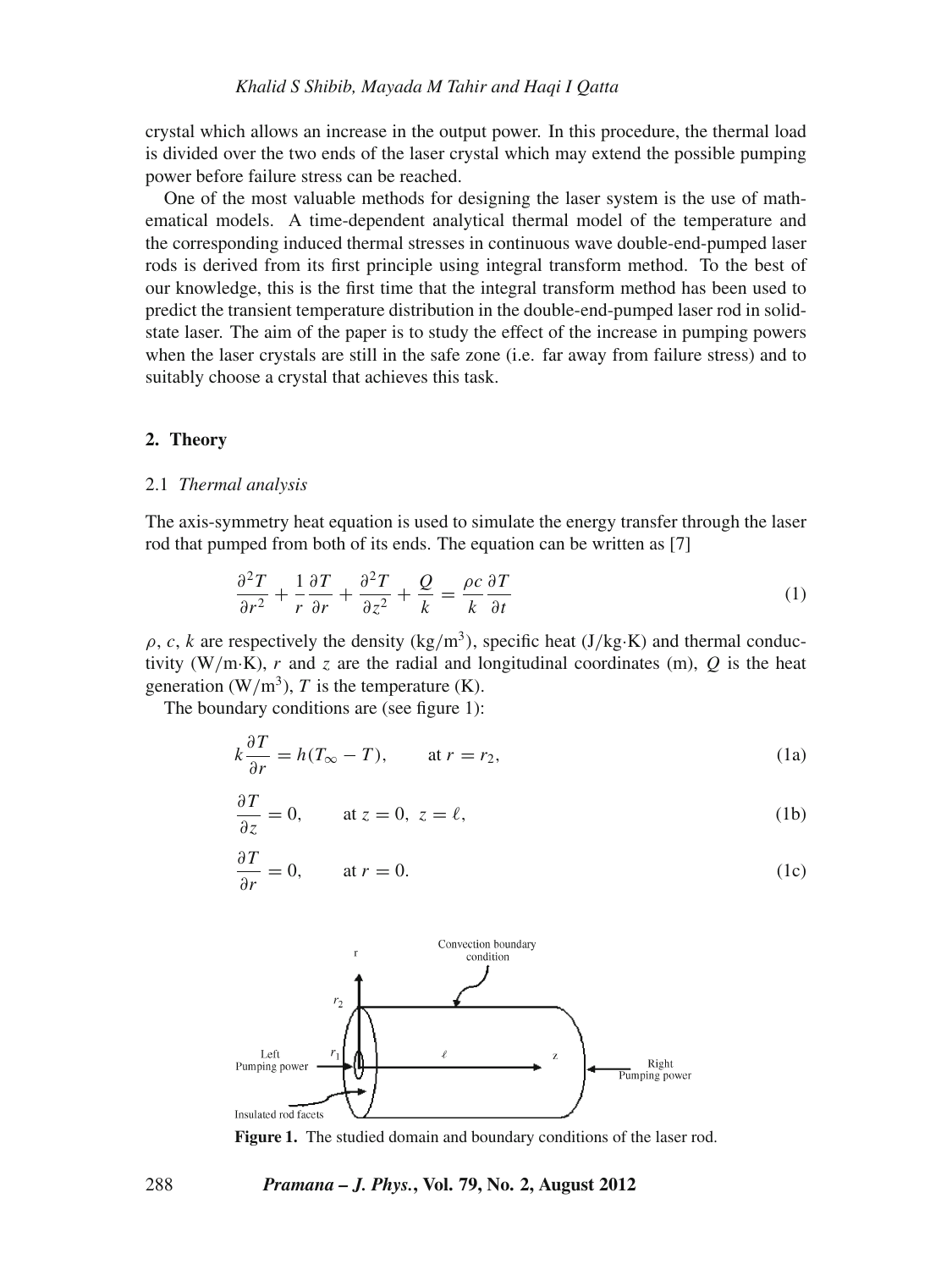Here *h* is the convection heat transfer coefficient (W/m<sup>2</sup>·K),  $\ell$  is the length of the rod (m),  $r_2$  is the outside rod radius. The initial and environmental temperatures ( $T_\infty$ ) are equal to 25◦C. The part of the absorbed power from both laser ends that converts to heat acts as a heat source and for top hat beam it can be written as [8]

$$
Q_{l} = \begin{cases} \frac{\eta \alpha P_{1} \exp(-\alpha z)}{\pi r_{1}^{2} \left[1 - \exp(-\alpha \ell)\right]}, & 0 \leq r \leq r_{1}, t \geq 0\\ 0, & r_{1} \leq r \leq r_{2}, t \geq 0\\ 0, & t < 0 \end{cases}
$$
(2)

$$
Q_r = \begin{cases} \frac{\eta \alpha P_r \exp(-\alpha(\ell - z))}{\pi r_1^2 \left[1 - \exp(-\alpha \ell)\right]}, & 0 \le r \le r_1, t \ge 0\\ 0, & r_1 \le r \le r_2, t \ge 0\\ 0, & t < 0 \end{cases}
$$
(2a)

 $r_1$  is the pumping radius (m),  $\eta$  is a unitless thermal factor,  $\alpha$  is the absorption coefficient (m<sup>-1</sup>), *P*<sub>1</sub>, *P*<sub>r</sub> are the pumping power in watts from left and right. The integral transform method discussed by Özisik [7], is followed here where the final form of the solution is

$$
\theta = \sum_{m=1}^{\infty} \sum_{p=1}^{\infty} \frac{R_0(\beta_m, r) Z(\eta_p, z)}{N(\beta_m) N(\eta_p)} \exp\left(-\frac{k}{\rho c} \left(\beta_m^2 + \eta_p^2\right) t\right)
$$
  
 
$$
\times \left[\frac{1}{\rho c} \int_{t'=0}^t \exp\left(\frac{k}{\rho c} \left(\beta_m^2 + \eta_p^2\right) t'\right) \cdot \vec{\tilde{g}}(\beta_m, \eta_p, t') dt'\right].
$$
 (3)

Here

$$
\vec{\bar{g}}(\beta_m, \eta_p, t') = \int_{z'=0}^{\ell} \int_{r'=0}^{r_1} r' R_0(\beta_m, r') \cdot Z(\eta_p, z') \cdot g(t') dr' dz'. \tag{3a}
$$

Also

$$
R_0(\beta_m, r) = J_0(\beta_m r),\tag{3b}
$$

$$
\frac{1}{N(\beta_m)} = \frac{1}{N_m} = \frac{2k^2 \beta_m^2}{r_2^2 J_0 \left(\beta_m r_2\right) \left(h^2 + k^2 \beta_m^2\right)},\tag{3c}
$$

$$
Z(\eta_p, z) = \cos(\eta_p z). \tag{3d}
$$

For convection boundary condition, the roots can be obtained from

$$
hJ_0(\beta_m r_2) - k\beta_m J_1(\beta_m r_2) = 0.
$$
\n(4a)

Also for insulated rod facets

$$
\frac{1}{N(\eta_p)} = \frac{1}{N_p} = \begin{bmatrix} \frac{2}{\ell}, & \text{for } \eta_p \neq 0\\ \frac{1}{\ell}, & \text{for } \eta_p = 0 \end{bmatrix},\tag{4b}
$$

*Pramana – J. Phys.***, Vol. 79, No. 2, August 2012** 289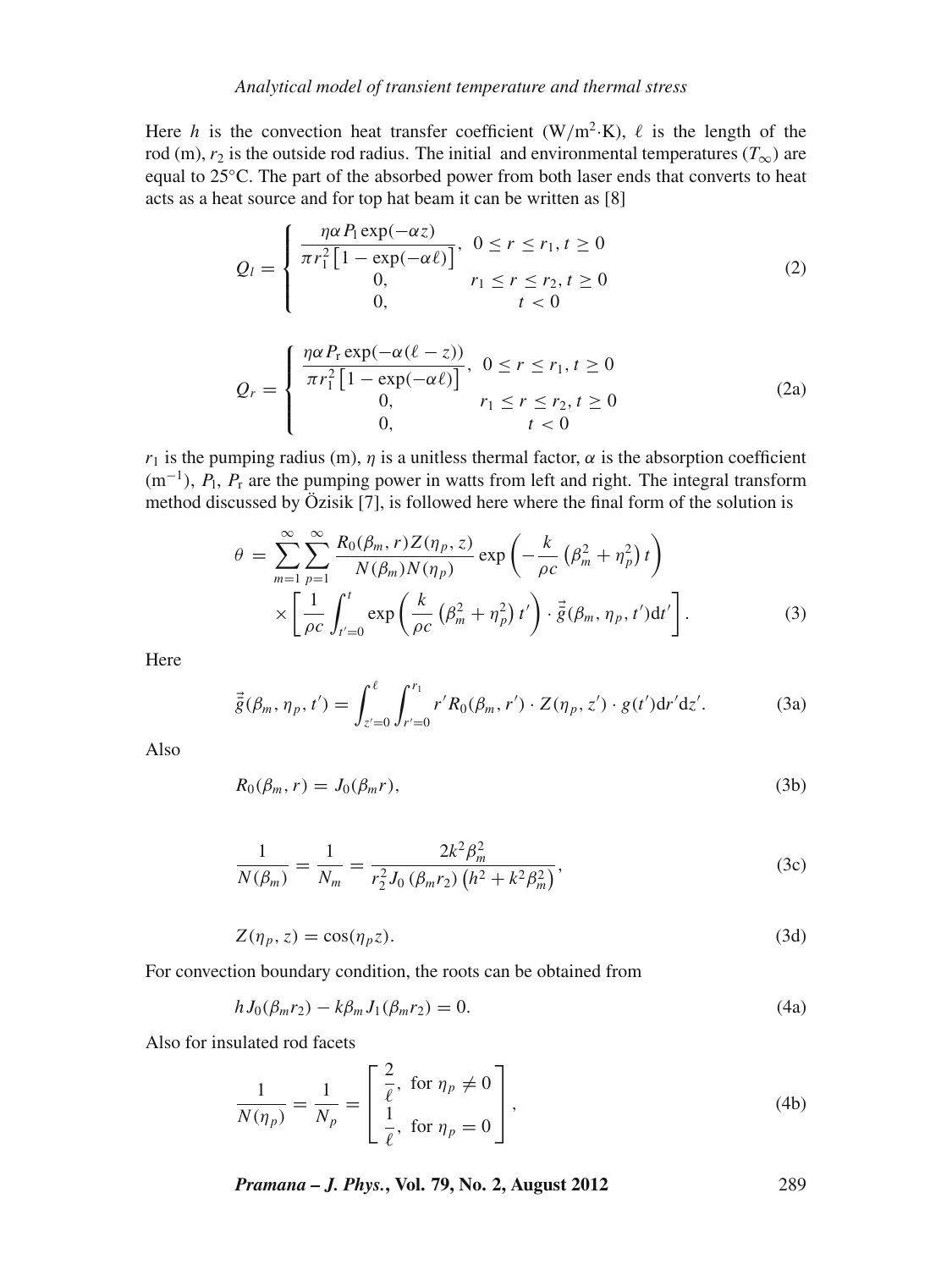where the roots  $\eta_p$  are obtained from

$$
\sin(\eta_p \ell) = 0. \tag{4c}
$$

The roots included  $\eta_p = 0$  (i.e. insulated boundary at the facets of the rod). As shown in eq. (4b), then eq. (3) becomes

$$
\theta = T - T_{\infty} = \sum_{m=1}^{\infty} \frac{2J_0(\beta_m r)}{\rho c N_m \ell} \exp\left(-\frac{k}{\rho c} \beta_m^2 t\right) \left[\int_{\tau=0}^{\tau} \exp\left(\frac{k}{\rho c} \beta_m^2 \tau\right) g_m(\tau) d\tau\right]
$$

$$
+ \sum_{m=1}^{\infty} \sum_{p=1}^{\infty} \frac{2J_0(\beta_m r) \cos(\eta_p z)}{\rho c N_m \ell} \exp\left(-\frac{k}{\rho c} \left(\beta_m^2 + \eta_p^2\right) t\right)
$$

$$
\times \left[\int_{\tau=0}^{\tau} \exp\left(\frac{k}{\rho c} \left(\beta_m^2 + \eta_p^2\right) \tau\right) g_{mp}(\tau) d\tau\right],
$$
(5)

where

$$
g_m(\tau) = \int_0^{\ell} \int_0^{r_1} \frac{\eta \alpha P_{1,r}}{\pi r_1^2 k} \exp(-\alpha z) J_0(\beta_m r) r \, dr \, dz \tag{5a}
$$

$$
g_{mp}(\tau) = \int_0^\ell \int_0^{r_1} \frac{\eta \alpha P_{1,r}}{\pi r_1^2 k} J_0(\beta_m r) \exp(-\alpha z) \cos(\eta_m z) r \, dr \, dz. \tag{5b}
$$

At a time less than or equal to the time necessary to reach thermal equilibrium, the transform of time  $(\tau)$  is equal to *t* in eq. (5). Carrying out the integrations in eqs (5a), (5b) and in eq. (5), then the transient solution can be obtained starting from the rest. Also the time necessary to reach thermal equilibrium can be obtained as the difference between steady-state temperature and the temperature for certain location in the laser rod reduced below a certain value. A general acceptable tolerance is that the current temperature tends towards 99.9% from that of the steady-state temperature. The point where the maximum temperature is reached in the rod, which is proved to occur at the very ends of the laser rod, is the expected tested location since it takes more time to stabilize. Then for  $t \leq t_s$ ,

$$
\theta = T - T_{\infty} = \sum_{m=1}^{\infty} \frac{2\eta P_{1,r} J_0(\beta_m r) J_1(\beta_m r_1)}{\pi r_1 k N_m \ell \beta_m^3} \left[ 1 - \exp\left( -\frac{k}{\rho c} \beta_m^2 t \right) \right]
$$
  
+ 
$$
\sum_{m=1}^{\infty} \sum_{p=1}^{\infty} \frac{2\eta \alpha^2 P_{1,r} J_1(\beta_m r_1) J_0(\beta_m r) \cos(\eta_p z) [1 + \cos(\eta_p \ell)]}{\pi r_1 \beta_m k N_m \ell (\beta_m^2 + \eta_p^2) (\alpha^2 + \eta_p^2)}
$$
  
× 
$$
\left[ 1 - \exp\left( -\frac{k}{\rho c} \left( \beta_m^2 + \eta_p^2 \right) t \right) \right].
$$
 (6)

The steady-state solution can be obtained by setting time equal to infinity where the term that contains time in eq. (6) is vanished, then the solution for steady-state temperature can be written as

$$
\theta = T - T_{\infty} = \sum_{m=1}^{\infty} \frac{2\eta P_{1,r} J_0(\beta_m r) J_1(\beta_m r_1)}{\pi r_1 k N_m \ell \beta_m^3} + \sum_{m=1}^{\infty} \sum_{p=1}^{\infty} \frac{2\eta \alpha^2 P_{1,r} J_1(\beta_m r_1) J_0(\beta_m r) \cos(\eta_p z) [1 + \cos(\eta_p \ell)]}{\pi r_1 \beta_m k N_m \ell (\beta_m^2 + \eta_p^2) (\alpha^2 + \eta_p^2)}.
$$
(7)

290 *Pramana – J. Phys.***, Vol. 79, No. 2, August 2012**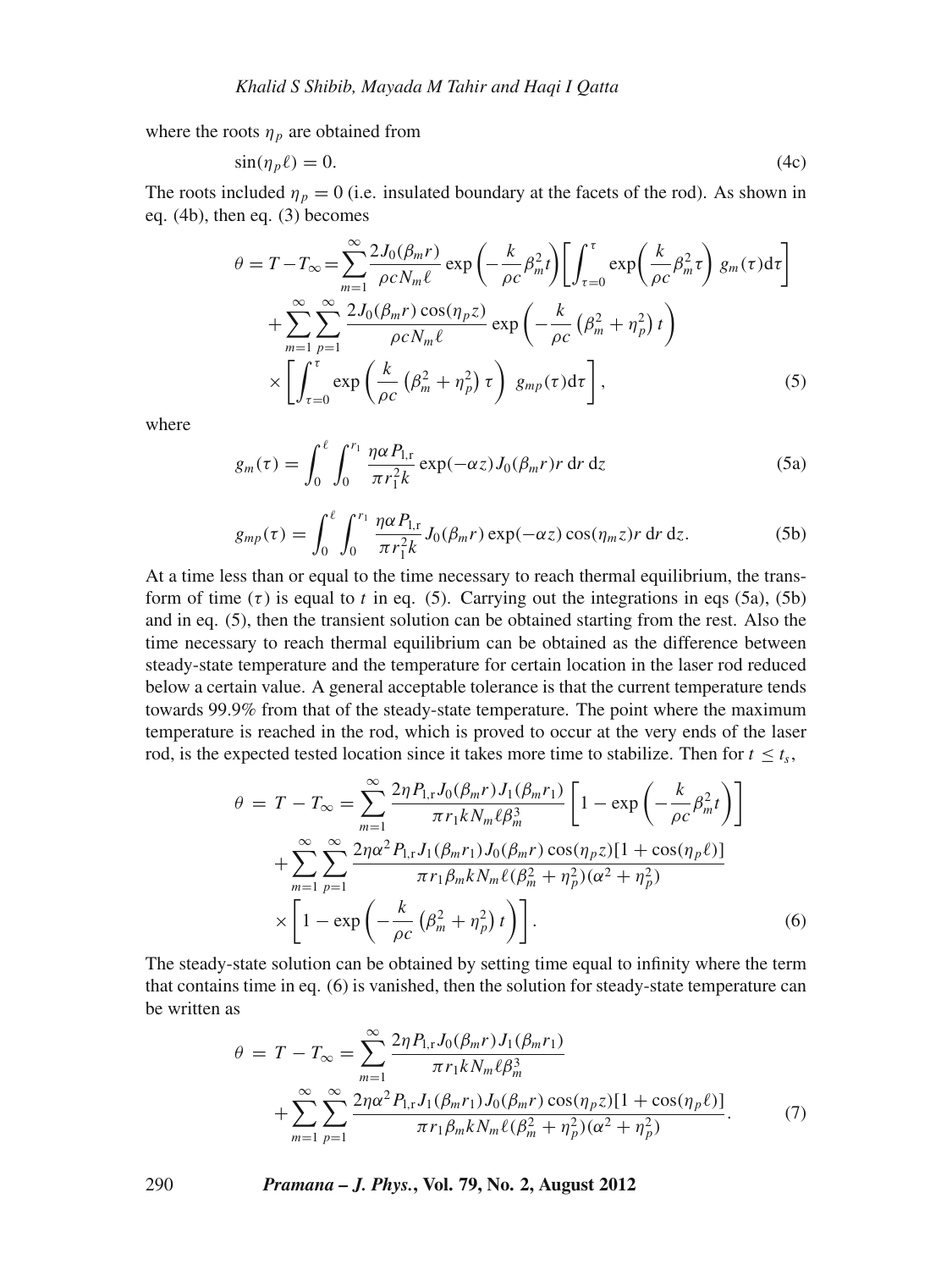Equation (7) stands for the thermal equilibrium case where a comparison between the transient and steady-state temperatures could be made to simulate the steady-state condition.

#### 2.2 *Stress analysis*

Although different methods have been used to predict failure stress, the maximum tensile hoop stress is proved to model the fracture in laser rod very well [9]. The hotter central portion of the laser rod is compressed by the cooler outer zone which generates compressive stress within the central portion of the rod while a tensile hoop stress is generated in the cooler outer portion. Since the compressive fracture strength is 5–6 times higher than tensile strength for crystal material, it is generally admitted that fracture occurs when the maximum tensile hoop (tangential) stress anywhere in the rod exceeds its yielding tensile stress [9]. A general acceptable value for fracture tensile strength of Nd:YAG material, as suggested by [10], is equal to approximately 138 MPa.

Assume that the rod reaches its thermal stress equilibrium at the end of each time step, then the hoop stress can be written as [11,12]

$$
\sigma_{\theta} = \frac{\gamma E}{(1-\nu)} \left[ \frac{1}{r_2^2} \int_0^{r_2} \theta r \, dr + \frac{1}{r^2} \int_0^r \theta r \, dr - \theta \right],\tag{8}
$$

where  $\sigma_{\theta}$  is the hoop stress (MPa), *E* is the modulus of elasticity (MPa), *v* is the Poisson ratio and  $\gamma$  is the thermal expansion coefficient (1/K). From eq. (8), it is clear that the hoop stress is reaching its maximum value at the facets of the rod and by assuming the pump power to be equally divided over its two ends, one can obtain the maximum hoop stress by setting *z* equal to zero and the location and maximum magnitude of the hoop stress through the radial distance can be indicated by obtaining the stress distribution through the face of the rod. Carrying out the integration in eq. (8) and simplifying the hoop stress history before and when reaching thermal equilibrium (i.e.  $t \leq t_s$ ) can be written as

$$
\sigma_{\theta} = \frac{\gamma E}{(1-\upsilon)} \left[ \sum_{m=1}^{\infty} \frac{2\eta P_{1,r} J_1(\beta_m r_1) B}{\pi r_1 k N_m \ell \beta_m^3} \left[ 1 - \exp\left( -\frac{k}{\rho c} \beta_m^2 t \right) \right] + \sum_{m=1}^{\infty} \sum_{p=1}^{\infty} \frac{2\eta \alpha^2 P_{1,r} J_1(\beta_m r_1) B \cos(\eta_p z) [1 + \cos(\eta_p \ell)]}{\pi r_1 \beta_m k N_m \ell (\beta_m^2 + \eta_p^2)(\alpha^2 + \eta_p^2)} \right] \times \left[ 1 - \exp\left( -\frac{k}{\rho c} (\beta_m^2 + \eta_p^2) t \right) \right] \right]
$$
(9)

where

$$
B = \frac{J_1(\beta_m r_2)}{\beta_m r_2} + \frac{J_1(\beta_m r)}{\beta_m r} - J_0(\beta_m r).
$$

#### **3. Validation**

The result of this work is compared with a well-verified finite element solution of the steady-state double-end-pumped Nd:YAG laser rod previously published in [2] where an

*Pramana – J. Phys.***, Vol. 79, No. 2, August 2012** 291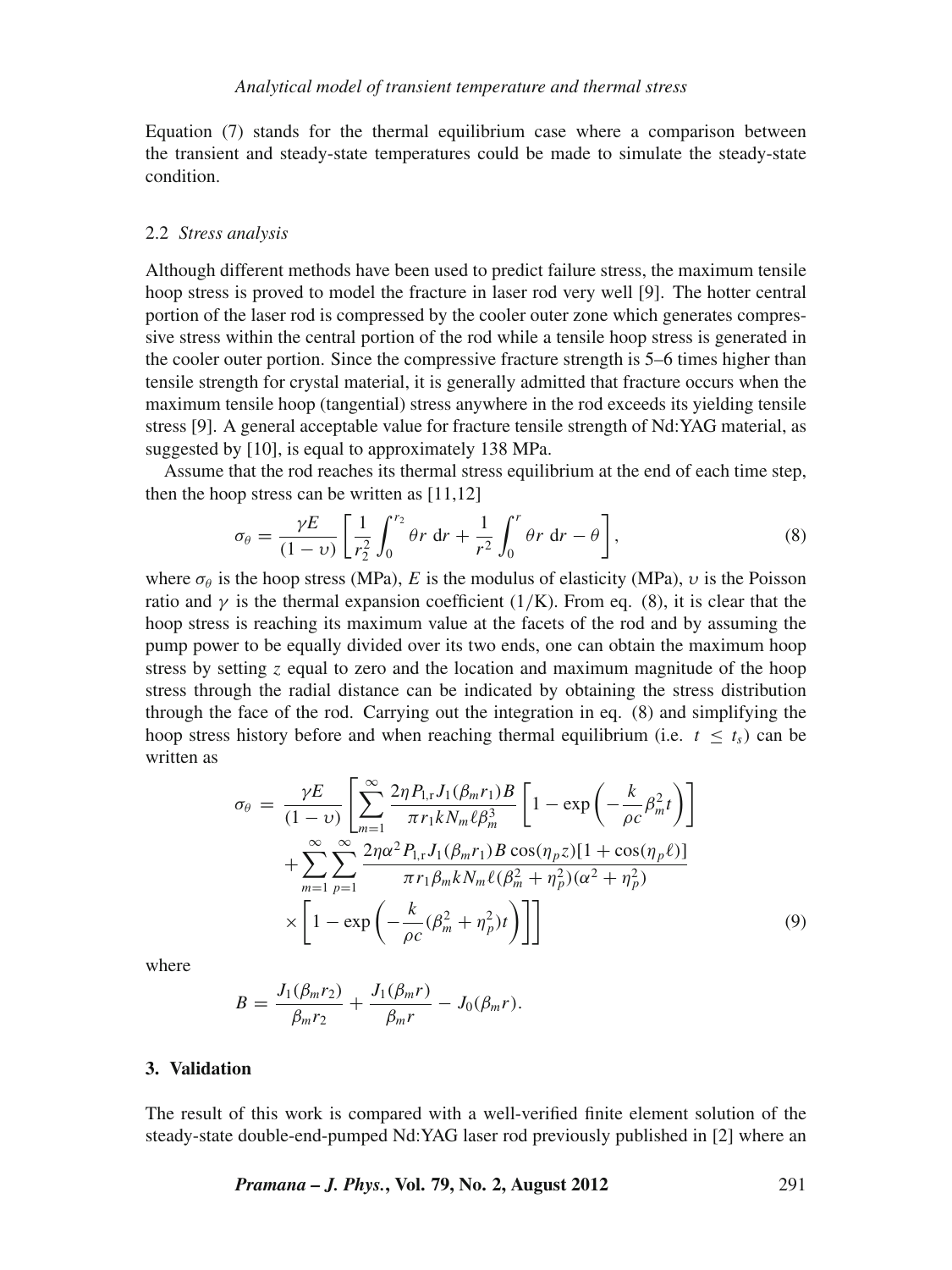Nd:YAG laser rod is pumped by a top hat beam. The rod has a diameter of 9.5 mm and a length of 20 mm. The heat transfer coefficient is obtained from a well-known equation suggested in  $[12]$  with water mass rate of 0.1 kg/s. The radius of the pumping beam is one-third of the outer rod radius where the fracture of this rod is seemed to occur at a pumping power of 93 W from each end where the tensile hoop stress reached 138 MPa. In this work, the hoop stress for the same pumping power is found to be equal to 143 MPa. Also, for the same case above the maximum temperature that could occur at the laser rod (predicted in ref.  $[2]$ ) (at the centre of the pumped region) is 224 $°C$  while in this work, the result from the analytical solution is found to be equal to 218<sup>°</sup>C. These near by results may verify the accuracy of the mathematical model. The most probable reason for the small difference in results is that temperature-dependent thermal conductivity and thermal expansion coefficients were used in the numerical solution while in analytical solution fixed properties are used.

#### **4. Result and discussion**

A transient analytical solution for temperature distribution and hoop thermal stress using double-end-pumped laser rod is derived using the integral transform method. Analytical treatments possess several advantages over numerical solution: it reduces the computation time of the thermal effects, besides it is usually written in an explicit form so that one can indicate the effects of different parameters used in the solution. A double-end-pumped Nd:YAG rod has a length of 20 mm and a radius of 4.75 mm. Its facets are insulated while its lateral side is subjected to convection where the environmental temperature is 25◦C. The pumping power is tested so as to induce hoop stress near the fracture limit. A simple code is written in Visual Basic 6 to implement the summation of eqs (6), (7), (9) after the roots of equation is obtained using Newton–Raphson method, and numerical integrations are carried out to obtain the values of Bessel's functions  $(J_0, J_1)$ . The history of the maximum hoop stress for this rod having the aforementioned boundary conditions is shown in figure 2 (bold line). Without referring to a special crystal, factors that may affect the result are simply doubled to predict their effect on the induced maximum hoop stress.

Figure 2 shows the effect of different factors on the history of maximum hoop stress. It is clear that the increase in thermal conductivity reduces the maximum hoop stress: this is due to the decrease in temperature gradient which decreases the induced stress. Increasing heat transfer coefficient will induce more temperature gradients through the rod, which may increase stress, to some extent. Also the increase in heat factor increases the part of pumping power that converts to heat, which increases the induced stress. The increase in the expansion coefficient increases the induced strain and subsequently increases the induced stress. The increase in Poisson's ratio increases the transverse strain with respect to longitudinal strain, resulting in an increase in the transverse hoop and radial stresses. Increase in modulus of elasticity increases the tensile stress since more tensile stress yields for certain tensile strain as modulus of elasticity increases. The most effective factor that may influence maximum hoop stress is the absorption coefficient, since it is the reciprocal of the effective depth that absorbs power. Increasing absorption power within a small depth means high temperature gradient and consequently, high stress.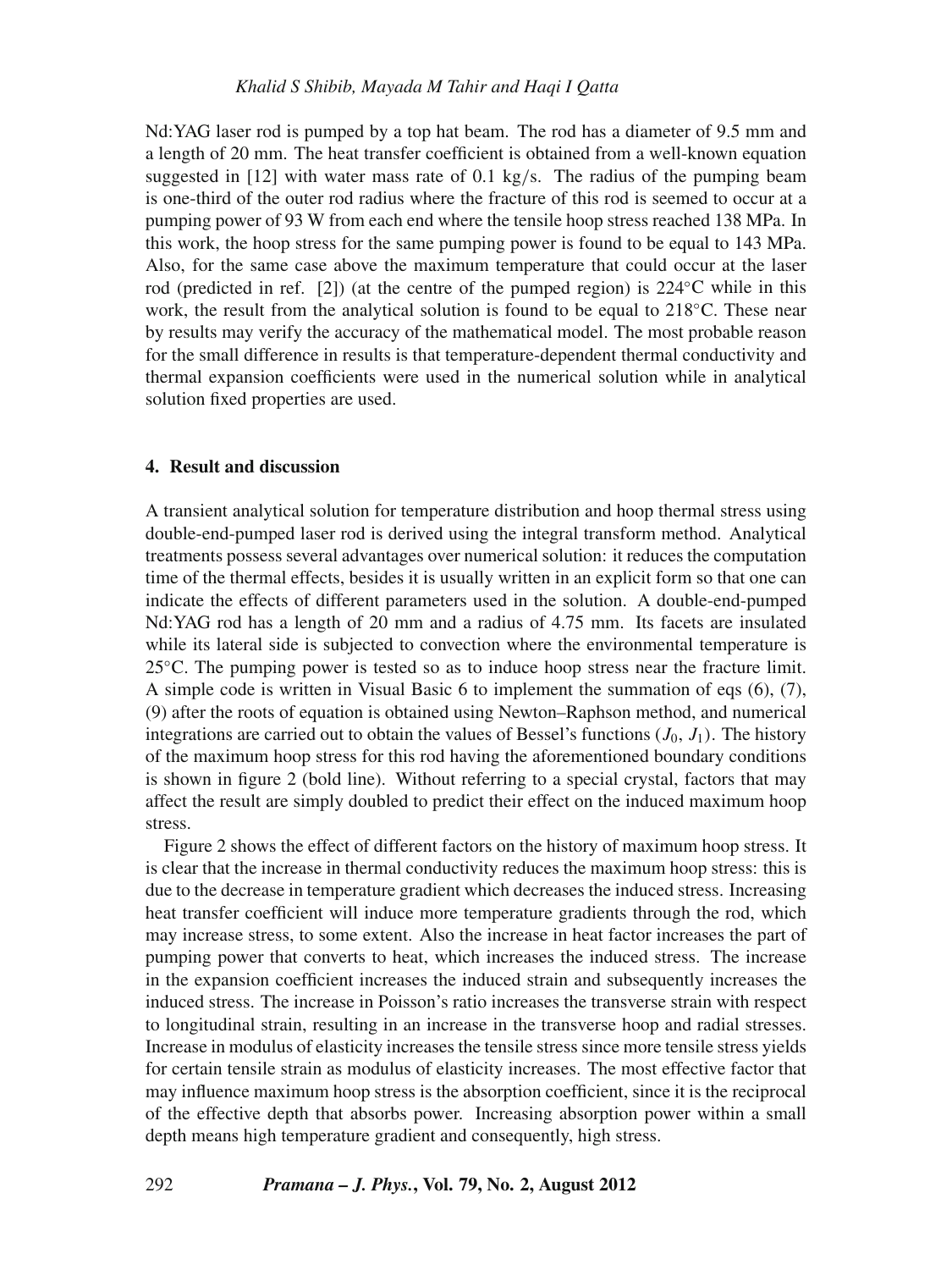

**Figure 2.** Maximum hoop stress history and influence of various factors on it.

From this figure, one can conclude that a crystal of high thermal conductivity, low heat factor, low Poisson's ratio, low expansion coefficient, low absorption coefficient and low modulus of elasticity extends the possible pumping power before failure occurs, but the length and convection heat transfer coefficient have a small effect on hoop stress and their variations are limited due to space and design considerations. Out of the four common types of crystals that are usually used in end pumping, we are looking for a crystal that has a high thermal conductivity, low absorption coefficient, low expansion coefficient, low heat factor and low product of  $(M = \gamma E/(1 - v))$ . Tm:YAP almost satisfies these conditions compared to the other crystals (see table 1).

Figure 3 shows the maximum temperature and hoop stress history for Nd:YAG and Tm:YAP. A significant reduction in maximum induced temperature and subsequent maximum hoop stress for the same pumping power (93 W from each end) is observed for

| Crystal<br>type        | k<br>(W/m·K) | $\alpha$ | $\eta$ | $M \times 10^6$ $\rho c \times 10^6$<br>$(1/m)$ (-) $(Pa/K)$ | $(J/m^3 \cdot K)$ |
|------------------------|--------------|----------|--------|--------------------------------------------------------------|-------------------|
| Nd: YAG [13]           | 10.3         | 350      | 0.32   | 3.631                                                        | 1.82              |
| Nd:GGG [12]            | 9            | 180      | 0.3    | 2.903                                                        | 2.911             |
| Tm:YLF $(a-axis)$ [14] | 7.2          | 143      | 0.33   | 1.455                                                        | 3.081             |
| Tm: YAP [15]           | 11           | 163      | 0.22   | 1.32                                                         | 2.14              |

**Table 1.** Some optical, thermal and mechanical properties of laser crystals.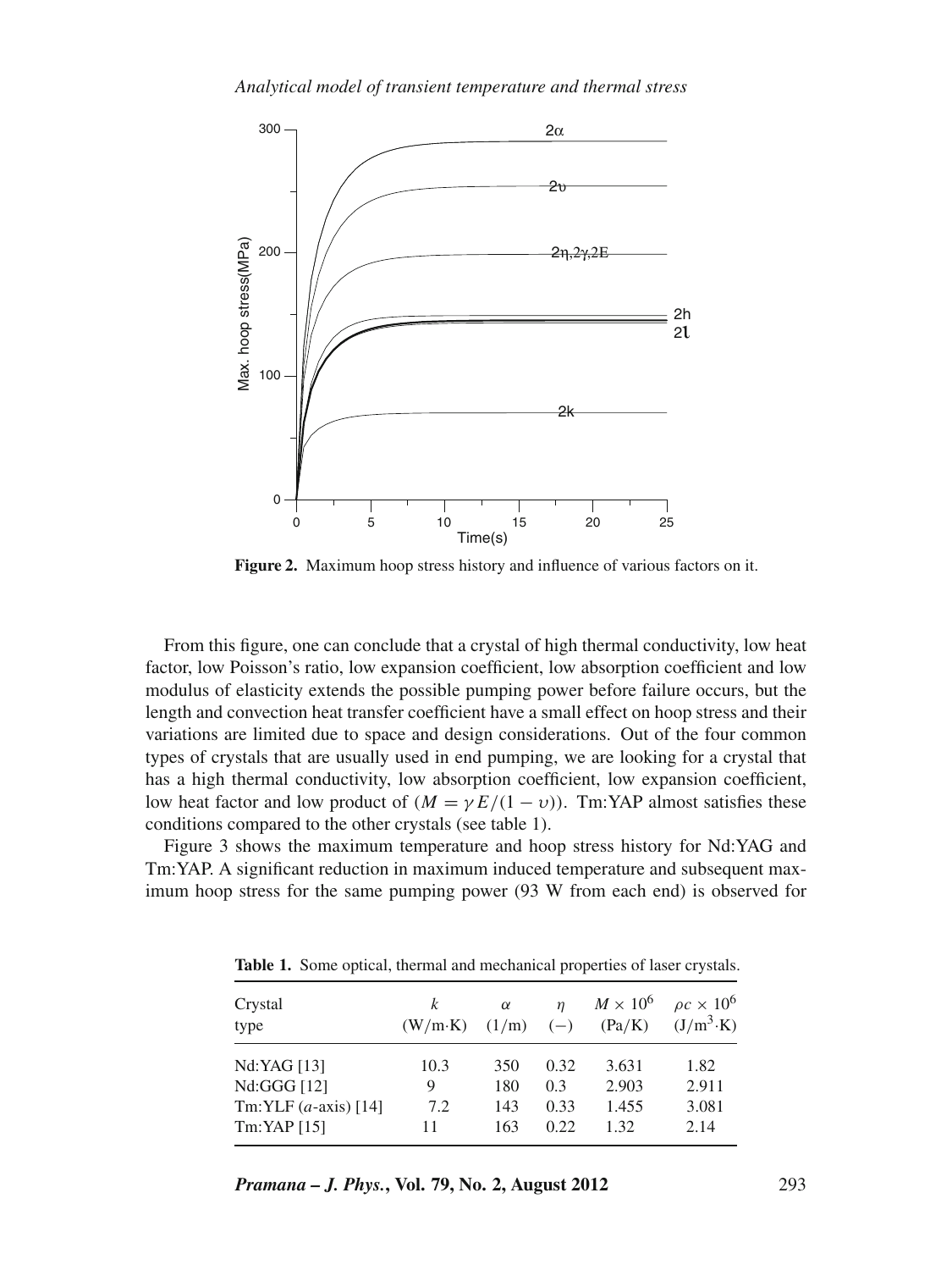

**Figure 3.** The maximum hoop stress and maximum temperature history. The solid line is for Nd:YAG and the dashed line is for Tm:YAP.

Tm:YAP crystal. This is due to the combined effects of various factors discussed above. In addition to that, a recent work shows that this crystal has higher overall efficiency [16] than an Nd:YAG crystal [13]. A final observation from figure 3 is that Tm:YAP



**Figure 4.** Steady-state temperature distribution in Nd:YAG laser rod (temp. is in ◦C).

294 *Pramana – J. Phys.***, Vol. 79, No. 2, August 2012**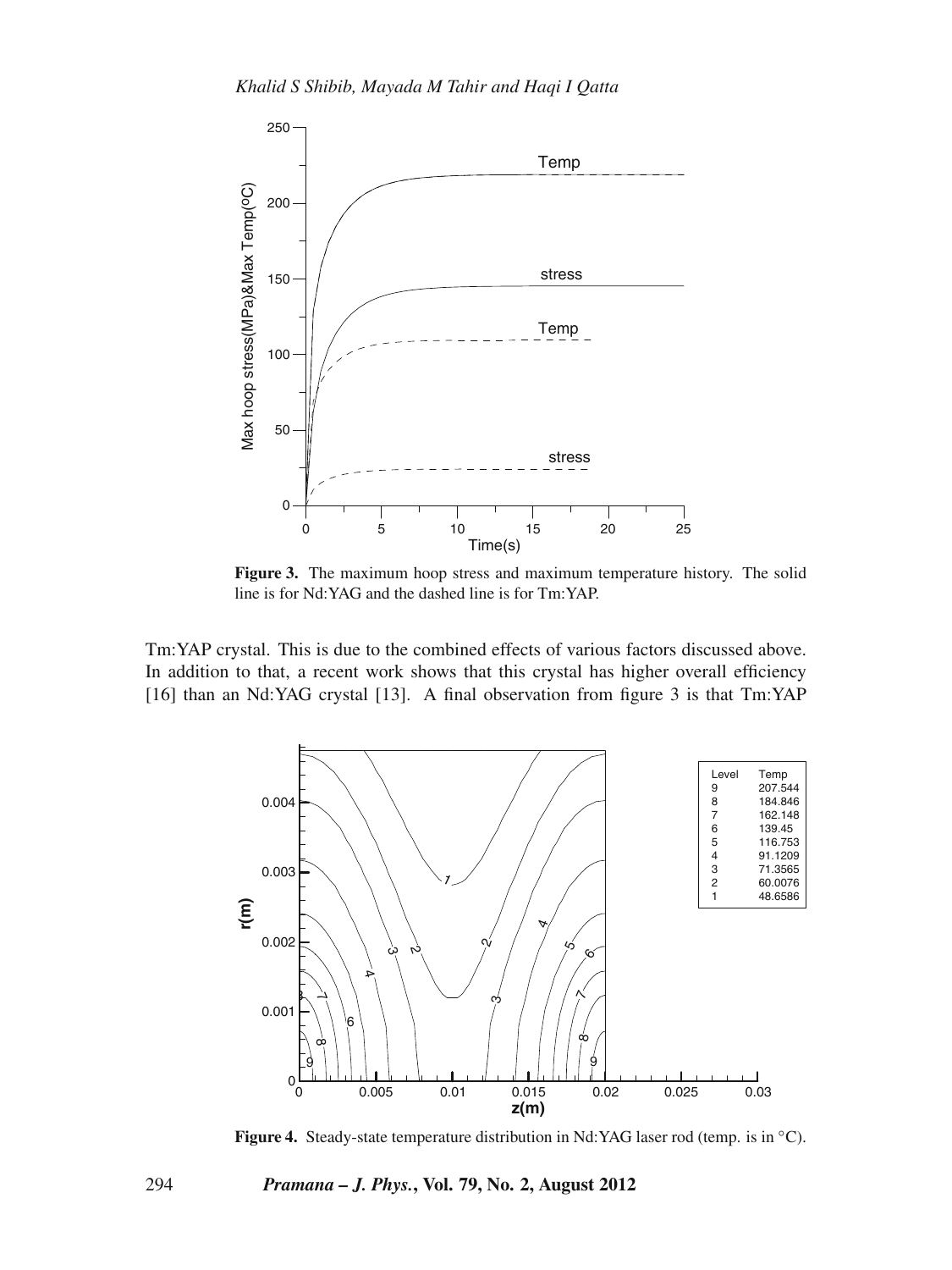

**Figure 5.** Steady-state stress distribution in Nd:YAG laser rod (stress in MPa).

can be brought to thermal equilibrium faster than an Nd:YAG. This is due to the reduction in thermal factor which produces less heat inside the laser rod. Laser rod having a small amount of heat takes less time to be brought to thermal equilibrium than a laser rod having higher heat, assuming same boundary conditions. Figures 4 and 5 show the temperature and hoop stress distributions in an Nd:YAG laser rod having aforementioned



**Figure 6.** Steady-state temperature distribution in Tm:YAP laser rod (temp. in ◦C).

*Pramana – J. Phys.***, Vol. 79, No. 2, August 2012** 295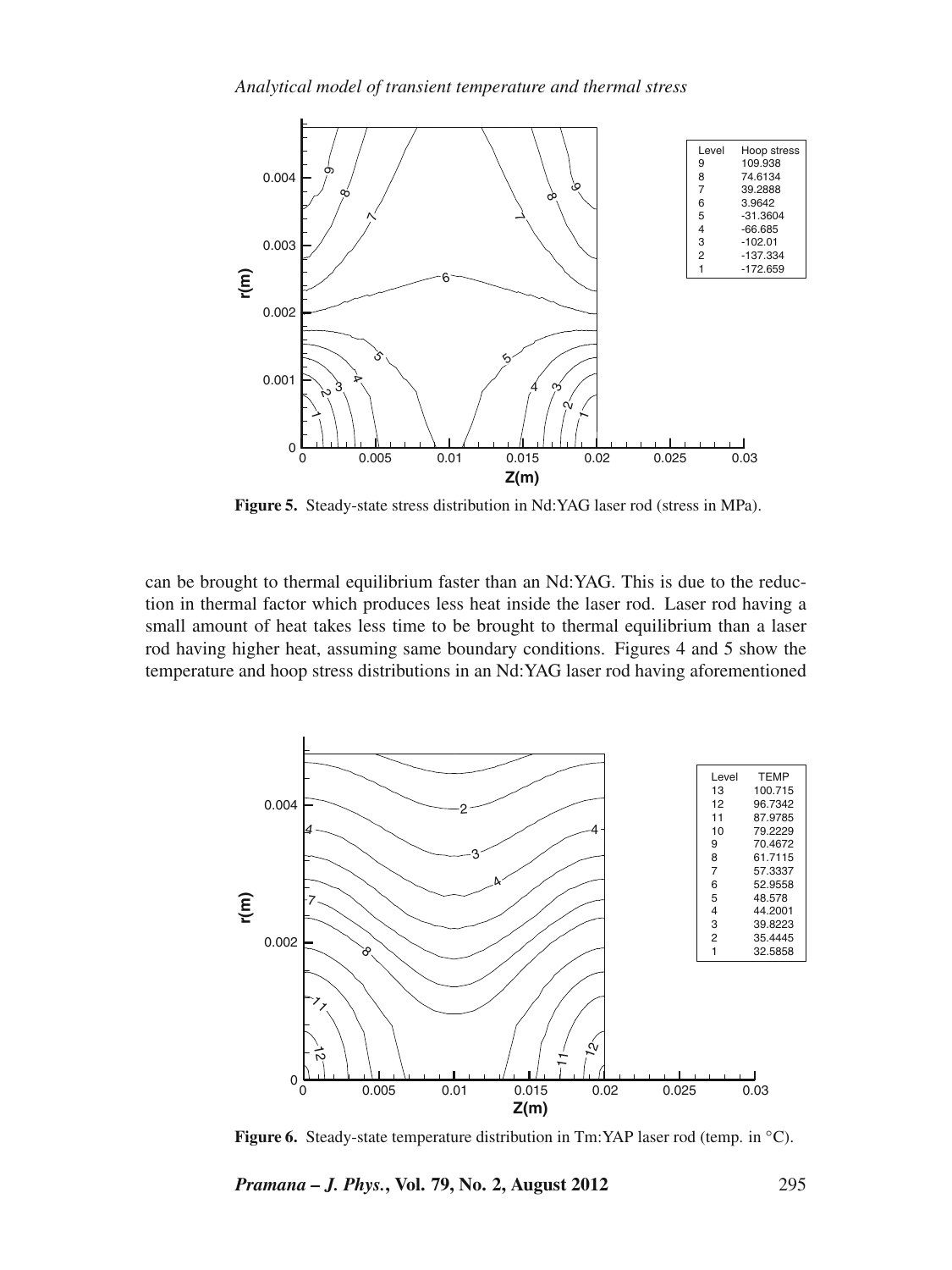

**Figure 7.** Steady-state stress distribution in Tm:YAP laser rod (stress in MPa).

boundary conditions. Figures 6 and 7 also show the temperature and hoop stress distributions but for Tm:YAP laser rod having the same aforementioned boundary conditions including pumping power of 93 W from each end. Note that the previous four figures show the upper half of the laser rod region and axes *z* and *r* are not to scale for each other. A clear reduction in temperature distribution is shown for Tm:YAP compared to that for Nd:YAG resulting in a significant reduction in induced hoop stress distribution assuming same pumping power and boundary conditions. This is due to the novel optical, thermal and mechanical properties of Tm:YAP crystal (see table 1).

It is well known that the origin of the thermal stress in the laser crystal is the induced temperature difference which is occurred due to the localized induced power and cooling requirements. In this work the maximum induced tensile stress for Tm:YAP is 25 MPa (see figure 3). Assume that the fracture limit of the Tm:YAP crystal is in the ∼160 MPa range [15] and wherever the tensile stress in the Tm:YAP rod exceeds this value (i.e. 160 MPa which is not the case in this work) there will be a permanent local modification in the crystal. Also the produced failure stress can happen at a pumping power much less than the power intensity that can produce shock waves.

#### **5. Conclusions**

The transient axis-symmetry heat equation for double-end-pumped laser rod has been solved analytically using integral transform method. The hoop stress, admitted to simulate failure through the rod, is derived also. The result of this work is compared with a well-verified finite element solution and a good agreement has been found. Some conclusions are drawn: to reduce hoop stress, one has to select a crystal that has high thermal